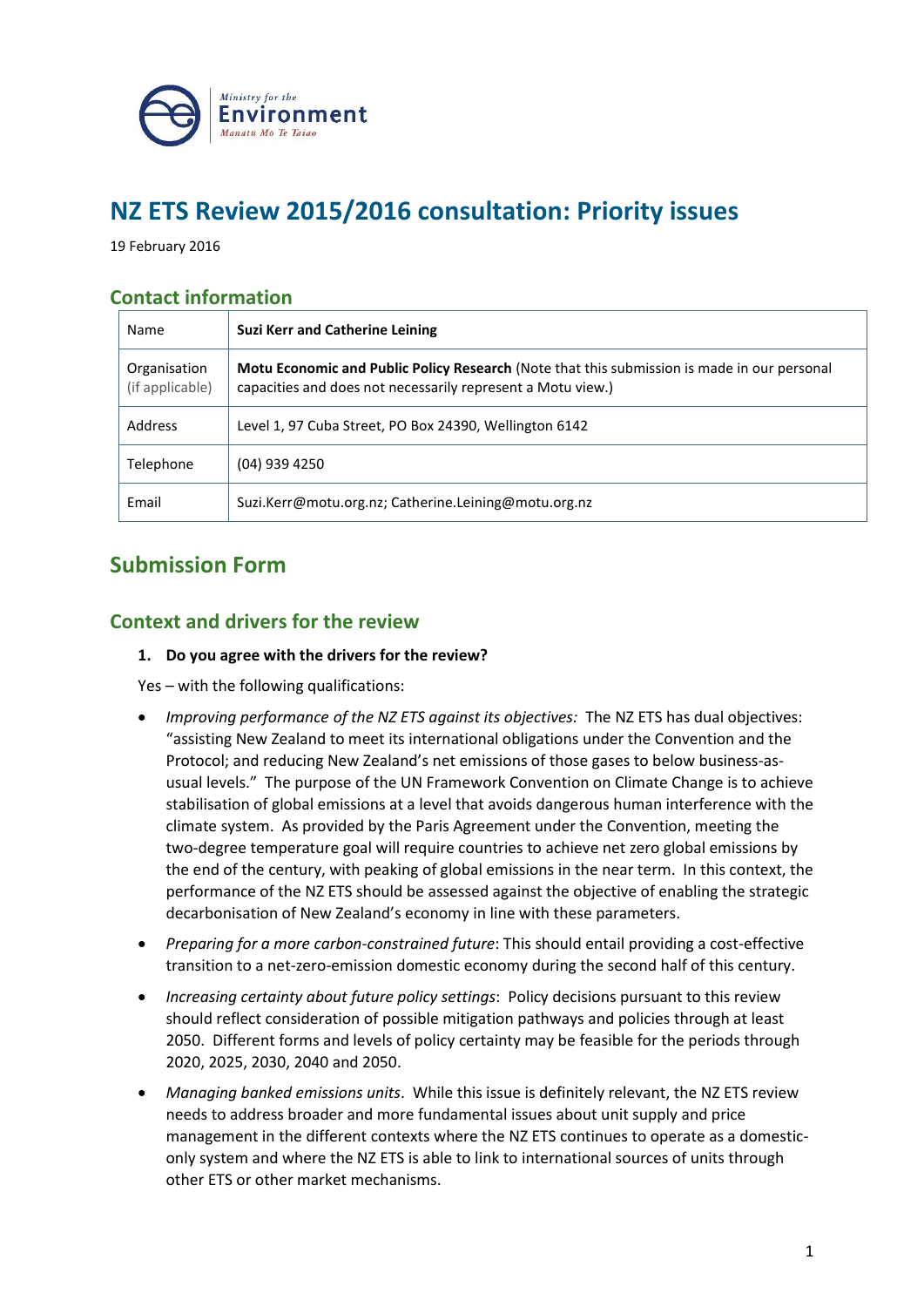#### **2. What other factors should the Government be considering in this NZ ETS review?**

The scope of the review is not sufficient to address all four drivers of the review. The scope should be broadened to address the following issues: (a) setting long-term NZ ETS ambition for domestic emissions and emission prices, (b) creating an integrated ETS architecture for managing unit supply and price (with and without international linkages) to deliver on the desired ambition, (c) aligning the NZ ETS with broader domestic climate policy and opportunities for international cooperation on mitigation, (d) building enduring cross-party and public support for rising emission reduction and price ambition under the NZ ETS, and (e) considering the inclusion of biological emissions from agriculture in the NZ ETS. A further explanation of these issues is provided in the narrative in **Annex A** to this submission.

# **Moving to full surrender obligations**

# **3. Should the NZ ETS move to a full surrender obligation for the liquid fossil fuels, industrial processes, stationary energy and waste sectors?**

Yes for two reasons. First, the key driver of the emissions price and of costs to sectors is the medium- to long-term supply of units into the ETS. This is currently undefined. The desired level (or corridor) for prices and management of prices are wider issues that should be addressed for the ETS as a whole in an integrated way rather than through one specific and internationally unique mechanism.

Second, arguments for special treatment of non-forestry sectors are no longer compelling given how long the ETS has been established.

A further explanation of these issues is provided in the narrative in **Annex B** to this submission.

# **4. What impact will moving to full surrender obligations have on you or your business?**

No response

# **5. If full surrender obligations are applied, when should this be implemented?**

It would be valuable to have a smooth and predictable administrative process for changing the obligation. Low-emission investment benefits from stronger ETS market confidence. This in turn can be supported by advance notice of changes and, more generally, predictable evolution of policy.

Given reporting is done on an annual basis, it would make sense for the change in obligation to be applied from the beginning of a reporting year.

We can see no reason why the change should be delayed beyond January 2017.

# **Managing the costs of moving to full surrender obligations**

# **6. If the NZ ETS moves to full surrender obligations, should potential price shocks be managed?**

Yes, but any impacts of ETS price changes should be addressed through more general price management policies rather than through gradual movement to full surrender.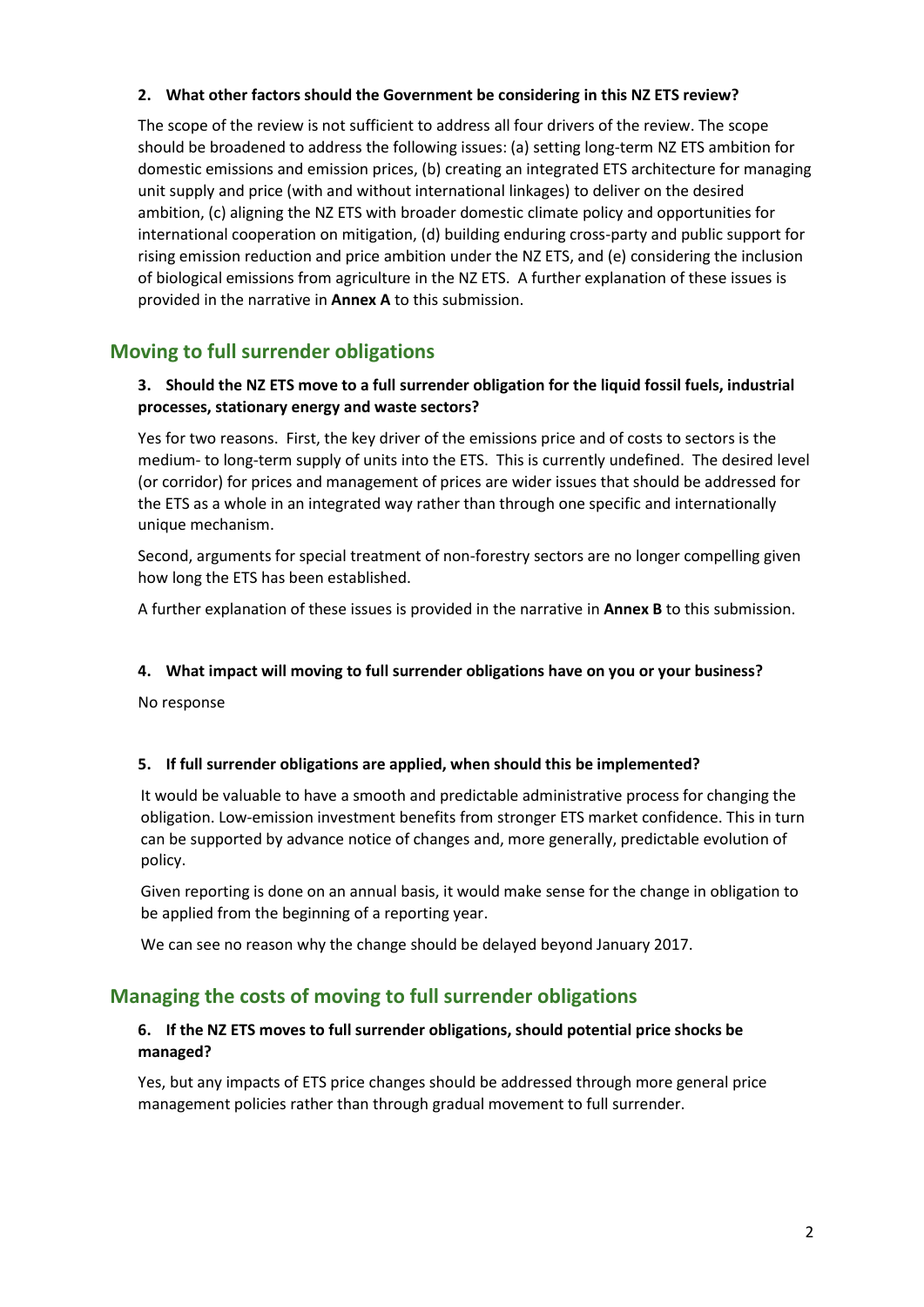# **7. If potential price shocks associated with moving to full surrender obligations should be managed, how should this be done?**

Any impacts of ETS price changes should be addressed through more general price management policies rather than through gradual movement to full surrender.

# **8. If the \$25 fixed price surrender option value should change, what should it change to and why?**

This needs to be addressed during the second round of consultation in the context of broader decisions on ETS ambition and methods for unit supply and price management. A further explanation of these issues is provided in the narrative in **Annex B** to this submission.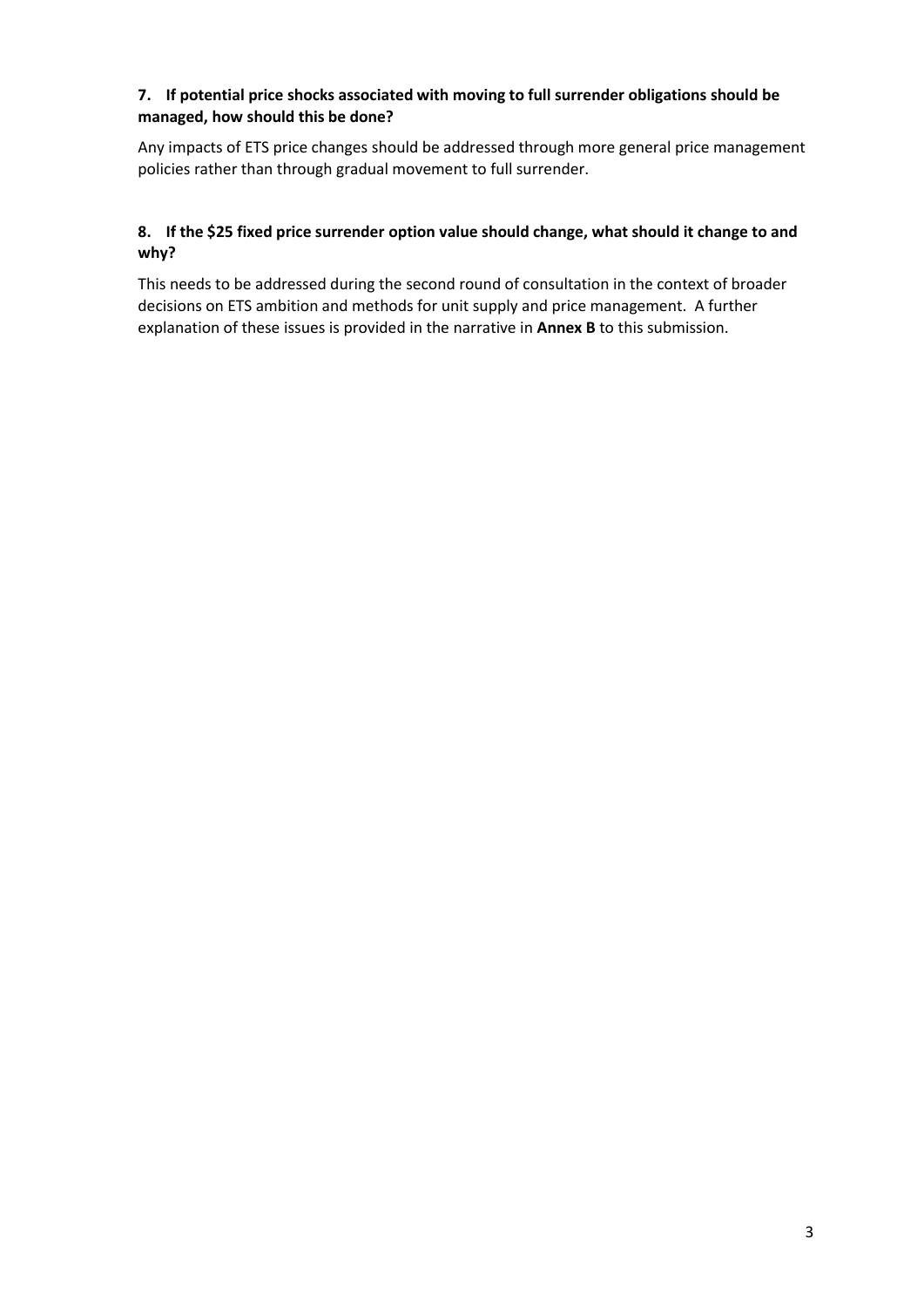# **Annex A: Narrative on Question 2**

The scope of the NZ ETS review would benefit from expansion to address five "A's" essential to reforming the NZ ETS: Ambition, Architecture, Alignment, Acceptance and Agriculture.

#### **Ambition**

Strategically, the first step in ETS design is deciding how quickly to decarbonise the domestic economy and establishing a credible long-term trajectory for reducing emissions in capped sectors with acceptable emission prices and system costs. This trajectory should be set in the context of possible sectoral emission reduction pathways which are informed by technical and economic mitigation potential and aligned with other development objectives. Aiming for corridors for ETS emissions and emission prices, with upper and lower boundaries, could guide cap setting and price adjustment by future governments as circumstances change while providing a basic level of certainty for ETS participants and investors.

In the context of rising domestic emissions and being nested within the Kyoto emission cap with access to international credits, New Zealand skipped this step initially during NZ ETS design. It would serve us to go back and set intended corridors for domestic emissions and emission prices under the NZ ETS with the goal of decarbonising New Zealand's economy, and translate this into a series of ETS caps as enabled (but not yet applied) under the 2012 NZ ETS amendments.

#### **Architecture**

An effective ETS architecture will be required to deliver increasingly ambitious mitigation outcomes. A key decision for the government is whether the NZ ETS will operate in the future as a domestic price maker or an international price taker. The NZ ETS was fundamentally conceived as an internationally linked system where the domestic price was set by the Kyoto market, but it was compelled to delink as of June 2015 because the government did not take a Kyoto CP2 target. The government's consultation document appears predicated on the assumption that it will be feasible and desirable for the NZ ETS to re-link to an international carbon market in the 2020s. Other jurisdictions with an ETS have chosen to engineer a domestic price with limited or no exposure to international prices. Our future options are open.

Having agreed on the objectives and drivers of domestic carbon prices, the government can then consider whether there are grounds to justify different effective prices for different sectors. In the initial design, all sectors in the NZ ETS were to face the full price of emissions at the margin in order to make efficient investment decisions under growing global carbon constraints. In 2009 (and reinforced in 2012), the government halved the unit obligation for non-forestry sectors with the goal of sheltering them from the full international price in a time of recession. Today's context necessitates a new architecture for managing unit supply and emission prices in tandem, complemented by strategic allocation and use of auction revenue to manage the distribution of costs. Any decision to apply a partial unit obligation to some sectors should be taken in the context of those other considerations.

Given the large surplus of banked units and the likelihood of other cost containment measures (such as a price cap and free allocation for emissions-intensive, trade-exposed producers), there is a strong case for moving directly into a full unit obligation for all sectors with reasonable advance notice, rather than phasing in a full obligation gradually. This is reinforced by [NZIER's modelling](http://www.mfe.govt.nz/consultation/new-zealand-ets-review-201516-consultation), which shows that switching from a partial to a full unit obligation at \$25 per tonne would shave GDP growth by only 0.1% in 2020, equivalent to eight hours' worth of GDP.

# **Alignment**

The NZ ETS should be aligned strategically in two ways: with other domestic policies and with opportunities for international cooperation on mitigation. First, it would be useful for the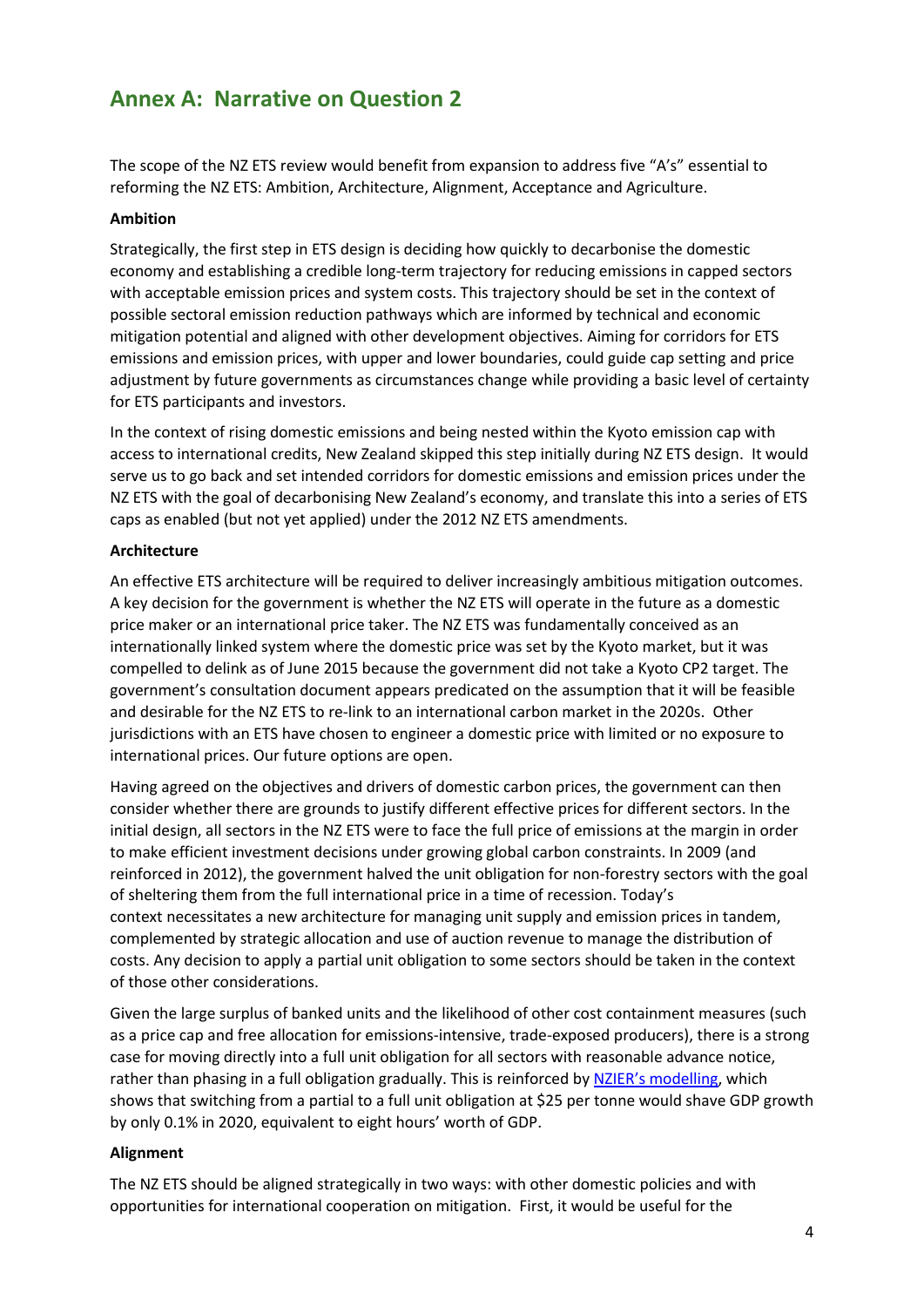government to engage with stakeholders on how the NZ ETS price signal could interact with other sectoral policies and regulations to achieve desired sector outcomes. The NZ ETS price signal by itself may not be sufficient to drive rapid step changes in low-emission technology and infrastructure in key sectors.

Second, to help in meeting its 2030 emission reduction target, New Zealand faces a strong incentive to align the NZ ETS with international expectations for credibility and ambition, both to facilitate linking to other ETS and to position New Zealand as a better partner for other forms of cooperation on mitigation. Linking ETS requires harmonisation of key design features affecting unit supply, environmental integrity and price control. The government's NZ ETS design decisions should preserve options to link. From political and practical standpoints, neither a partial unit obligation nor a weak or absent cap will be appealing to prospective linking partners. This is an important area for engagement with both domestic and international stakeholders during the NZ ETS review.

# **Acceptance**

Providing greater certainty over future mitigation policy is a critical enabler of investment in decarbonisation. New Zealand would benefit from both improved and new processes to secure cross-party and public support for ambitious emission reduction pathways and a rising emission price as part of a broader low-carbon development strategy. The NZ ETS review could be used as a platform or a catalyst for such processes.

# **Agriculture**

In this year's review, the government has stated it will explicitly not address the inclusion of biological emissions from agriculture in the NZ ETS. In 2012, [Cabinet agreed](http://www.climatechange.govt.nz/emissions-trading-scheme/ets-amendments/cabinet-minute-12-2310.pdf) to exclude biological emissions from agriculture indefinitely, subject to review in 2015. The government stipulates that its [2012 criteria](http://www.climatechange.govt.nz/emissions-trading-scheme/ets-amendments/cabinet-paper-final-decisions-amendments-ccra.pdf) for inclusion have not been met: "there are technologies available to reduce these emissions; and international competitors are taking sufficient action on their emissions in general." In the absence of market-ready breakthrough technologies for livestock methane, there is still considerable potential for efficiency improvements, using available technologies and practices, which could be incentivised by an emission price. Nitrous oxide emissions could be considered separately from methane emissions. This issue continues to merit discussion, whether within the scope of this review or in a separate process.

# **Summary**

For the potential environmental, economic and social benefits of the NZ ETS to be realised, changes are needed. These relate not just to its architecture but also to its underlying objectives and its relationship with other policies and the evolving international carbon market. Broadening the scope and timing of the review would help both the government and the New Zealand public to make the most of this consultation opportunity.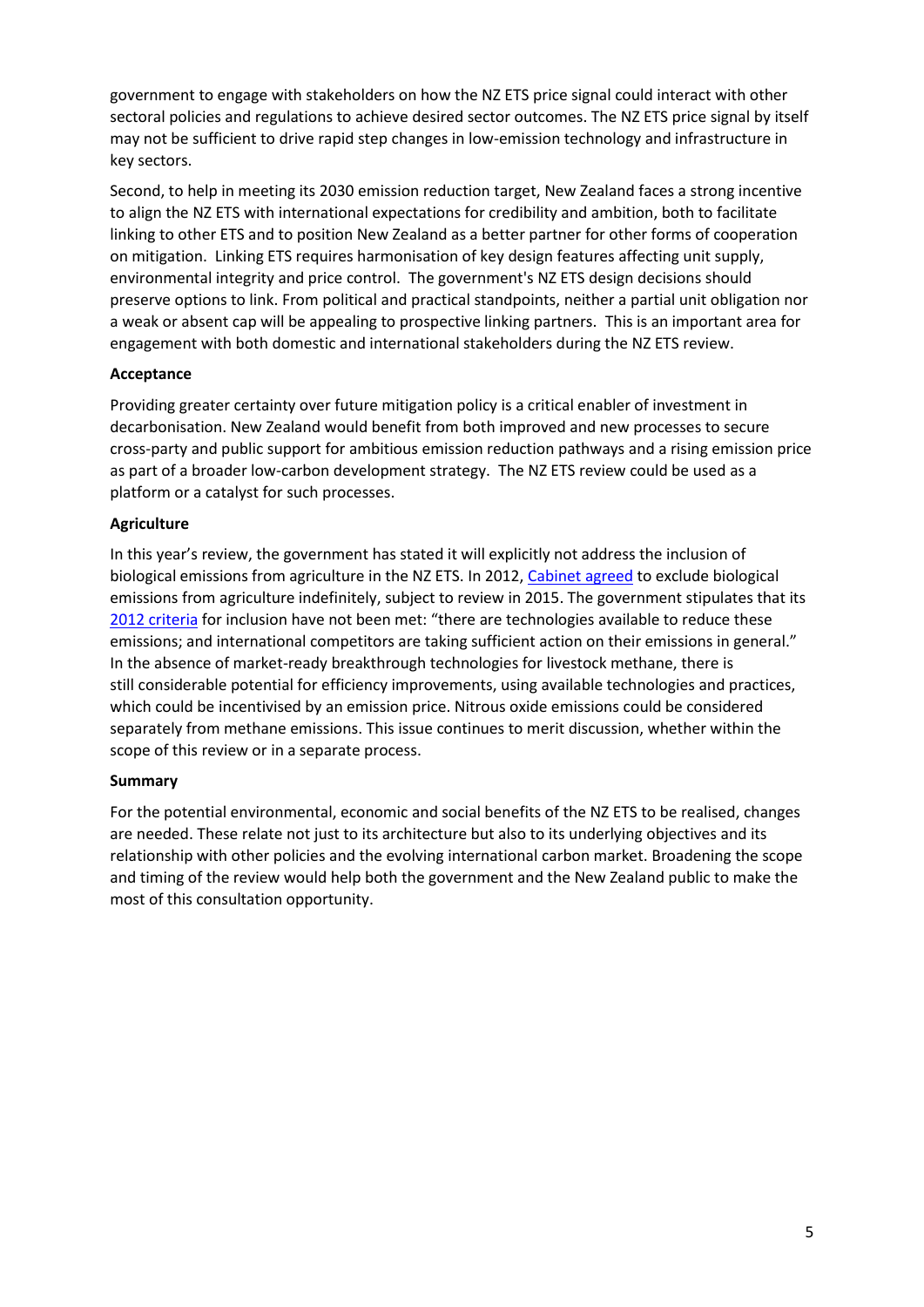# **Annex B: Narrative on Question 3**

The government is seeking input on whether all sectors in the New Zealand Emissions Trading Scheme (NZ ETS) should move to 'full surrender' obligations. To address this question, we first need to consider what current NZ ETS price would be consistent (at least in expectation) with an efficient long-term transition to a low-emission economy, and what is likely to happen to the NZ ETS price if full surrender is implemented. We then consider whether there is any case for special treatment of some sectors.

# **What 'should' the ETS price be?**

The fundamental purpose of an ETS is to constrain emissions and hence set an emissions price path that facilitates a gradual, cost-effective transition to a low-emissions economy. This is a long-term objective and the investments and behavioural changes that will drive the transition are long term, so the system has to be thought of over a long period – not just in terms of current issues.

For a cost-effective transition, emission units should be fully bankable with no risk of confiscation. Banking brings forward emission reductions, improves liquidity, reduces price volatility, and creates a long-term constituency for a strong ETS. If units are bankable (and there is a positive bank, as there is in New Zealand), then price is determined by long-term supply, not short-term supply. If the NZ ETS is later linked to a larger ETS (or other source of international units), then that larger system will set the NZ ETS price once the link begins, but will also heavily affect the New Zealand price as soon as a link is anticipated.

Prices are driven by expectations about long-term supply and demand. Long-term supply in the NZ ETS is set by governments both through and in response to New Zealand's international targets. Long-term supply also depends on:

- decisions around the desired rate of domestic decarbonisation and the short-run balance between domestic action and funding credible mitigation action abroad,
- whether ETS participants or the government purchase international units, and
- decisions on reduction targets for sectors covered by the ETS relative to uncovered sectors (currently dominated by agriculture).

Supply is currently highly uncertain even over the next few years (e.g. to 2020) because the government has neither outlined aims for emission prices or domestic emissions (reduction) nor given signals about how many units might be auctioned. Options to link our ETS internationally are highly uncertain.

Long-term demand is also uncertain because it depends on economic activity and mitigation costs, but these are no different than forecasts that affect any other product. In the short term, demand is also critically dependent on the government's decision on whether and how quickly the non-forestry sectors move to a full surrender obligation.

To decide on an appropriate current NZ ETS price we need to think about what price is required to meet New Zealand's goals for both reaching net zero emissions in the long term, but also the total amount of emissions between now and then – the path of reduction. Answering this analytically would require us to predict economic activity, technology change and uptake, responsiveness to emissions prices, and effects of non-price policies. The price required also depends on how we might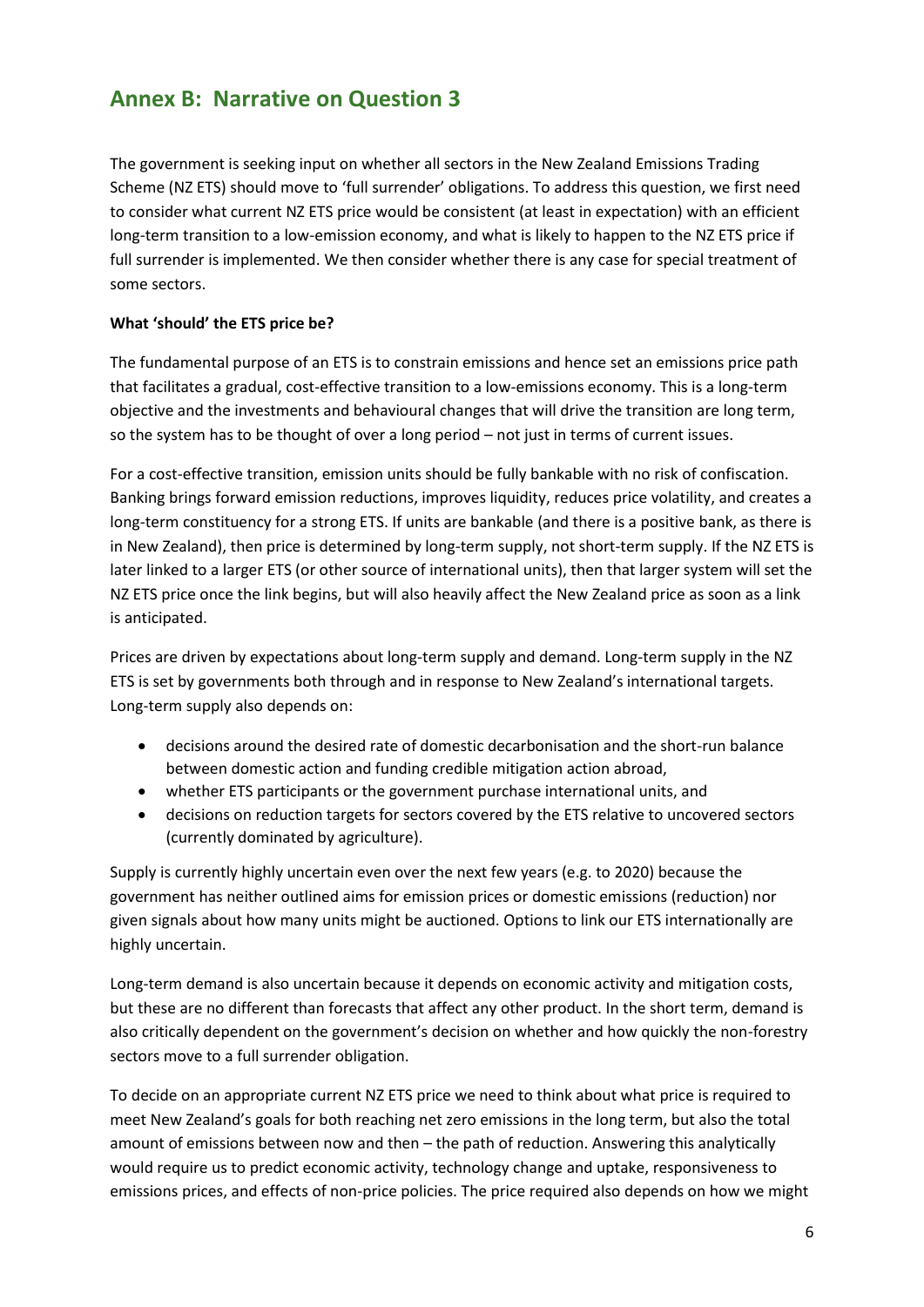contribute to mitigation in other countries – and how New Zealand takes credit for that, allowing temporarily higher domestic emissions. Estimating an appropriate emission price is thus complex and ultimately is a question of judgment not modelling.

One way to think about this price is the ['social cost of carbon'](http://low-emission-future.blogspot.co.nz/2014/07/high-profile-research-suggests-social.html) which estimates the climate damages from emissions. In a 2013 study a central estimate was US\$37 per metric tonne of  $CO<sub>2</sub>$  (US\$11 – 109 in 2015) rising to US\$26 - 220 in 2050. These estimates and even the fundamental approach to generating them are contentious. Key uncertainties are the rate at which countries implement policies to reduce emissions and the rate of clean technology change and uptake as well as the impacts of climate change and the ability of humans and natural systems ability to adapt to them. An alternative way to think about price is to consider prices in other jurisdictions such as California, Quebec and the European Union.

New Zealand needs to make its own local judgment and then make investment and policy decisions expecting that the 'best' price is above a minimum level, but also taking into account the possibility that it may be much higher in future.

# **What is likely to happen to the NZ ETS price if full surrender is implemented?**

Simplistically, if full surrender is implemented the effective price paid by non-forestry sectors will double because they need to buy two units where they previously bought one (for activities that are eligible to receive it, free allocation for each unit of output also doubles). In addition, because demand has doubled from these sectors the price can be expected to rise, assuming supply remains the same. Working against this, more mitigation should occur in response to the higher price.

However, the actual effects on price are impossible to estimate in the absence of clear information on medium-term supply. To the extent that a decision to move to full surrender obligations signals a higher level of NZ ETS ambition by government, the impact on price may be higher than would occur only through the changes in demand. It will depend heavily on the effect of the decision on market expectations. Recent NZU price rises seem likely to reflect gradually shifting perceptions of the government's ambition and hence limits on future supply.

# **Is there a case for ongoing special treatment of non-forestry sectors?**

If we have chosen an NZ ETS price (or price corridor) we expect will lead to the most efficient adjustment path for the New Zealand economy, what arguments could there be to treat some sectors more leniently by, for example, extending a partial unit surrender obligation?

Arguments for special treatment could include:

 *Reducing impact on GDP* – NZIER modelling commissioned for this [consultation process](http://www.mfe.govt.nz/consultation/new-zealand-ets-review-201516-consultation) (based on specifications provided by the Ministry for the Environment) considers this, but in a very limited way. It is a static model so does not allow gradual adjustment or technological change. They simply consider three NZ ETS price levels (NZ\$10, 25 and 50) none of which are likely to be high enough to achieve New Zealand's Intended Nationally Determined Contribution (INDC) for 2030 through domestic action (see previous reports b[y Infometrics,](http://www.mfe.govt.nz/node/20761) and [Landcare Research\)](http://www.mfe.govt.nz/publications/climate-change/modelling-economic-impact-new-zealand%E2%80%99s-post-2020-climate-change). They do not model the cost to the country of any effects on our ability to meet our international target (INDC) or the costs of transitioning too slowly (or too quickly) to a low-emissions economy. If these were included, the impact on GDP would almost certainly be positive. Even with these limitations, however, the GDP impact is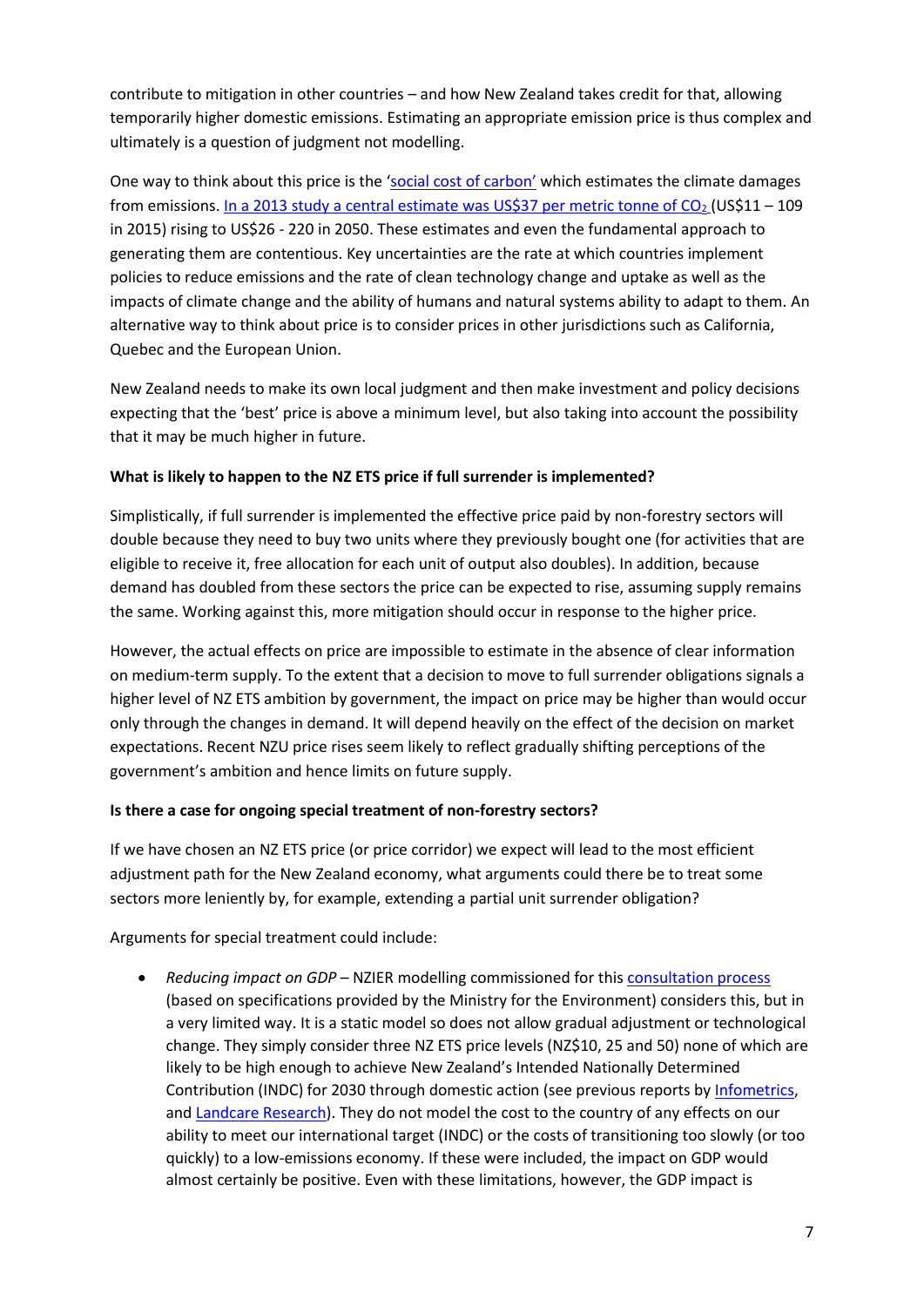estimated by NZIER to be small. New Zealand has previously experienced ETS prices above NZ\$20 without obvious effects on GDP.

- *Learning about operation of the NZ ETS and mitigation options* This was an important argument for a gradual transition (though not necessarily through a partial obligation) when the system was first created but now seems a weak argument given that the system started in 2008.
- *Alignment with existing contracts* When the NZ ETS was first established, some companies had existing long-term contracts that did not take an emission price into account and potentially faced heavy losses. Eight years on, we might expect that companies should have built emission price and liability variability into their contracts, especially as the partial obligation was initially introduced as a temporary measure that would end in 2012.
- *Reducing risk of leakage* The size of these risks is highly uncertain, the loss to New Zealand if some production does gradually move is unclear, and in any case leakage risk is separately addressed with output-based free allocation to trade-exposed producers.
- *Moderating distributional effects:* Emissions costs are already passing through to consumers in most sectors. If there are concerns about impacts on households, those are probably most efficiently addressed directly through the tax-benefit system.

Arguments against special treatment could include:

- *Obscuring the signal about the long-term transition to low emissions* With an extension of a partial obligation, sectors may expect ongoing special treatment and this could distort longterm investment decisions.
- *Reducing short-term mitigation –* A low effective price reduces the incentive for short-term emission reductions that have long-term climate change consequences.
- *Raising the cost of meeting New Zealand's international commitments –* New Zealand still needs to meet its international commitments. If responsibility for this mitigation shifts from the NZ ETS to the government, it is likely to cost more.
- *Inequitable distributional effects*: The partial obligation places higher costs on taxpayers and creates a cost differential between emitters from forestry and those in other sectors.

**A note on forestry**: To date, a full surrender obligation has always applied to the forestry sector and there continues to be no basis for applying a partial obligation to the forestry sector. When the partial obligation (where entities surrendered only one unit for each two tonnes of emissions, often referred to as 'one for two') was introduced, most foresters were receiving credits so were pleased to benefit from receiving the full price. In addition, they could not have paid a different liability than they received in credit without perverse incentives. The few forest owners who were deforesting at the time (along with all other pre-1990 forest owners) received some compensation through free allocation. The forestry sector is now moving toward a mix of sequestration credits and harvest liability as post-1989 forests mature and allocation of compensation is complete.

# **Is a gradual transition to a full unit obligation warranted?**

Managing adjustment to a changing NZ ETS price is not an issue that is specific to the movement to full surrender obligations. With a highly uncertain supply of NZUs in the medium term, movement from partial to full surrender is only one of many things that will drive price (and the effective price companies face when partial obligation is taken into account). We will provide a submission on the broader question of NZ ETS price management in the second round of the consultation.